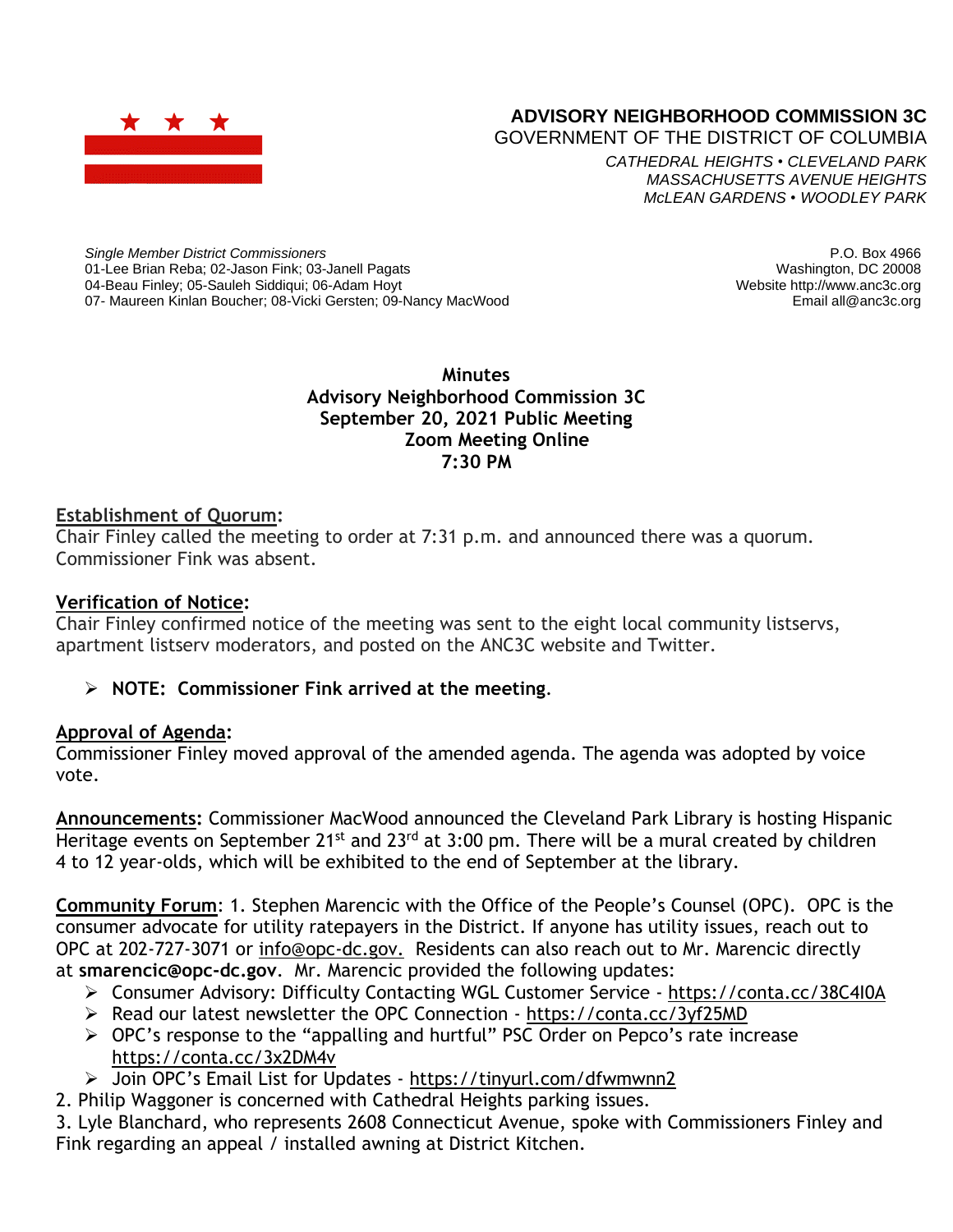**Consent Calendar:** Commissioner Reba made a motion to approve the consent calendar, which included a resolution regarding the 2021 United Airlines Rock 'N' Roll DC Half Marathon and 5K. The motion was approved by voice vote.

➢ **NOTE: Commissioner Hoyt left the meeting**.

# **Commission Business:**

- *1. Consideration of Resolution establishing the Community Engagement Committee* Commissioner Pagats read and moved the resolution. Commissioners Fink and Finley agreed to sign on to the resolution. Commissioner MacWood asked if Commissioner Pagats would table the resolution. Commissioner Pagats declined. Commissioner Finley proposed friendly amendments. Commissioner Pagats accepted the friendly amendments. Commissioners and members of the community spoke. Commissioner Reba made a motion to table the resolution to the October meeting. The motion was approved by voice vote.
- *2. Consideration of Resolution regarding parking, loading, and pick-up/drop-off on Connecticut Avenue*

Commissioner Siddiqui read and moved the resolution. Commissioner MacWood proposed friendly amendments. Commissioner Siddiqui accepted the friendly amendments. Commissioner Reba proposed friendly amendments. Commissioner Siddiqui accepted the friendly amendments.

# Roll Call Vote:

01-Lee Brian Reba - Yes; 02-Jason Fink - Yes; 03-Janell Pagats – Yes; 04-Beau Finley - Yes; 05-Sauleh Siddiqui - Yes; 06-Adam Hoyt – Absent; 07- Maureen Kinlan Boucher - Yes; 08-Vicki Gersten - Yes; 09-Nancy MacWood –Abstain The motion was approved by roll call vote.

- ➢ **NOTE: Commissioner Boucher left the meeting**.
- 3. *Discussion of proposed amendments to ANC 3C's bylaws to ensure they comply with District law*

Commissioner Finley read his proposed amendments which will be voted on in October.

# **Other Business:**

- 1. Secretary's Report: Commissioner Reba moved approval of the July 19, 2021 minutes. The motion was approved by voice vote.
- 2. Treasurer's Report: Commissioner Siddiqui tabled the report until October.
- 3. SMD Reports:
	- **(3C01) Commissioner Reba:** National Zoo has worked tirelessly to create a safe environment for their visitors, staff and animals since reopening in May. The Smithsonian overall is committed to the safety and well-being for everyone, and recently made the difficult decision to cancel two (2) Zoo events that traditionally take place in the Fall, **1)** Boo at the Zoo and **2)** ZooLights. The Zoo also remains committed to open lines of communications with their neighbors - if residents would like to submit feedback, email **NZP-CommunityOutreach@si.edu**.
	- **(3C02) Commissioner Fink**: Working on District Kitchen's awning issue.